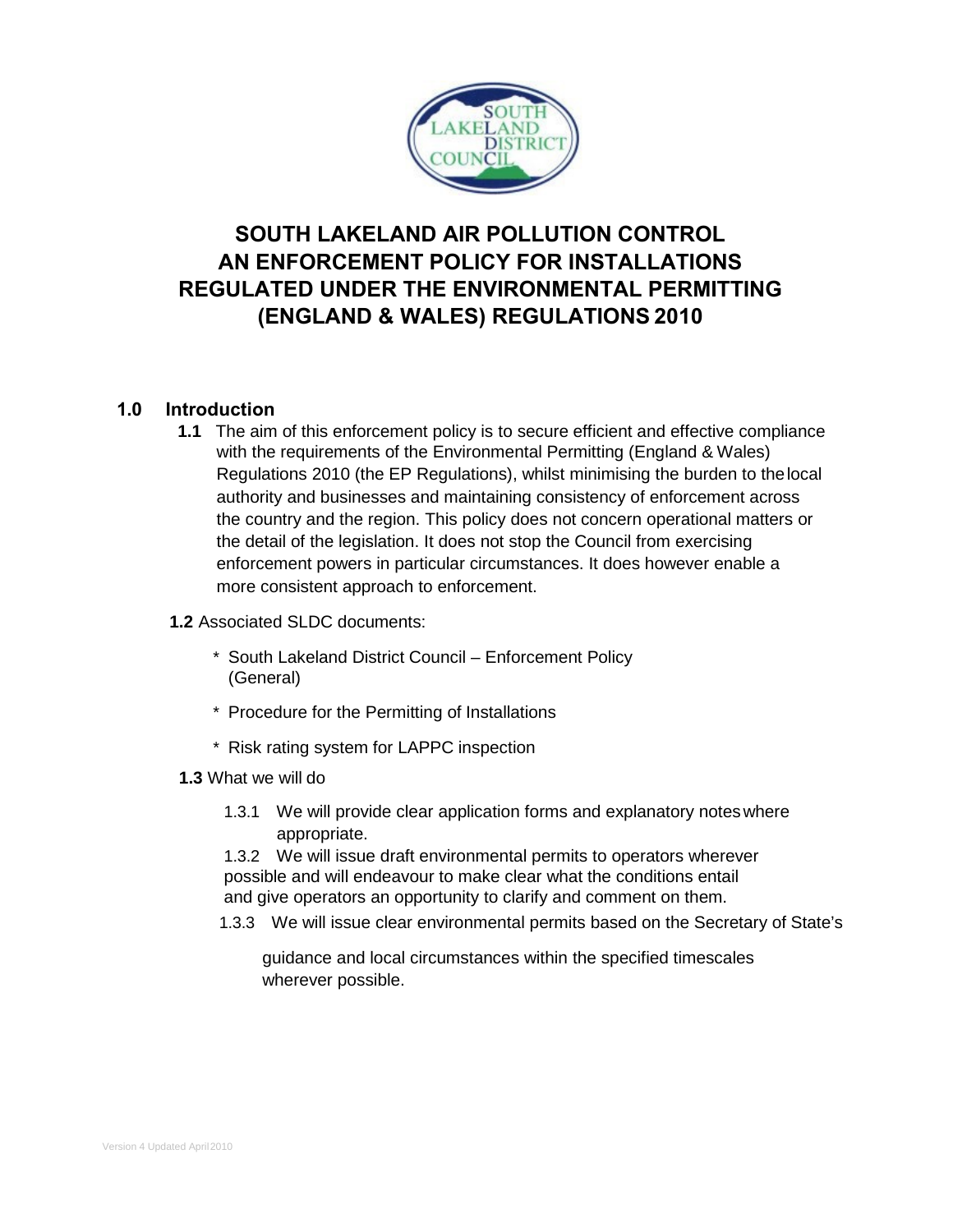- 1.3.4 We will aim to provide advice and information to businesses where appropriate and endeavour to ensure that all our correspondence on enforcement matters is clear and unambiguous.
- 1.3.5 We will advise businesses of a named officer responsible for dealing with their process.
- 1.3.6 We will expect full voluntary compliance but will not hesitate to use enforcement powers where necessary.
- 1.3.7 We aim to provide an efficient service, but in the event that a person or business is not satisfied with a service provided by the Council, there is a formal complaints procedure, details of which can be obtained from the officer dealing with the case or from the Council Offices.

## **2.0 Enforcement Policy**

**2.1** The following stages provide a framework in which the local authority will determine

whether enforcement action is relevant, be it in respect of an application for initial environmental permit, an upgrade, or compliance with environmental permit conditions:

### **2.2** Stage 1 – Promotion

At this stage the local authority will seek to raise awareness about the need to comply with the EP Regulations and promote environmental good practice. The objective at this stage is to educate and achieve environmental awareness and co-operation from operators.

### **2.3** Stage 2 – Prevention

At this stage the local authority will try to ensure that business does not unnecessarily expose itself to the possibility of formal action through lack of information or understanding. Pre-application discussions therefore are encouraged as a useful preventative tool. The local authority will do what it can to warn businesses of imminent breaches of requirements and their implications. Enforcement action shall not come as a surprise to operators. The objective of this stage is to secure a positive relationship between enforcer and those being enforced.

#### **2.4** Stage 3 – Prosecution and Formal Notices

This stage refers to the use, where appropriate, of formal action to achieve compliance, including enforcement, prohibition and revocation notices. Prosecution shall only be contemplated if the local authority is satisfied it has done all it reasonably can in Stages 1 and 2, to achieve efficient and effective compliance, or where: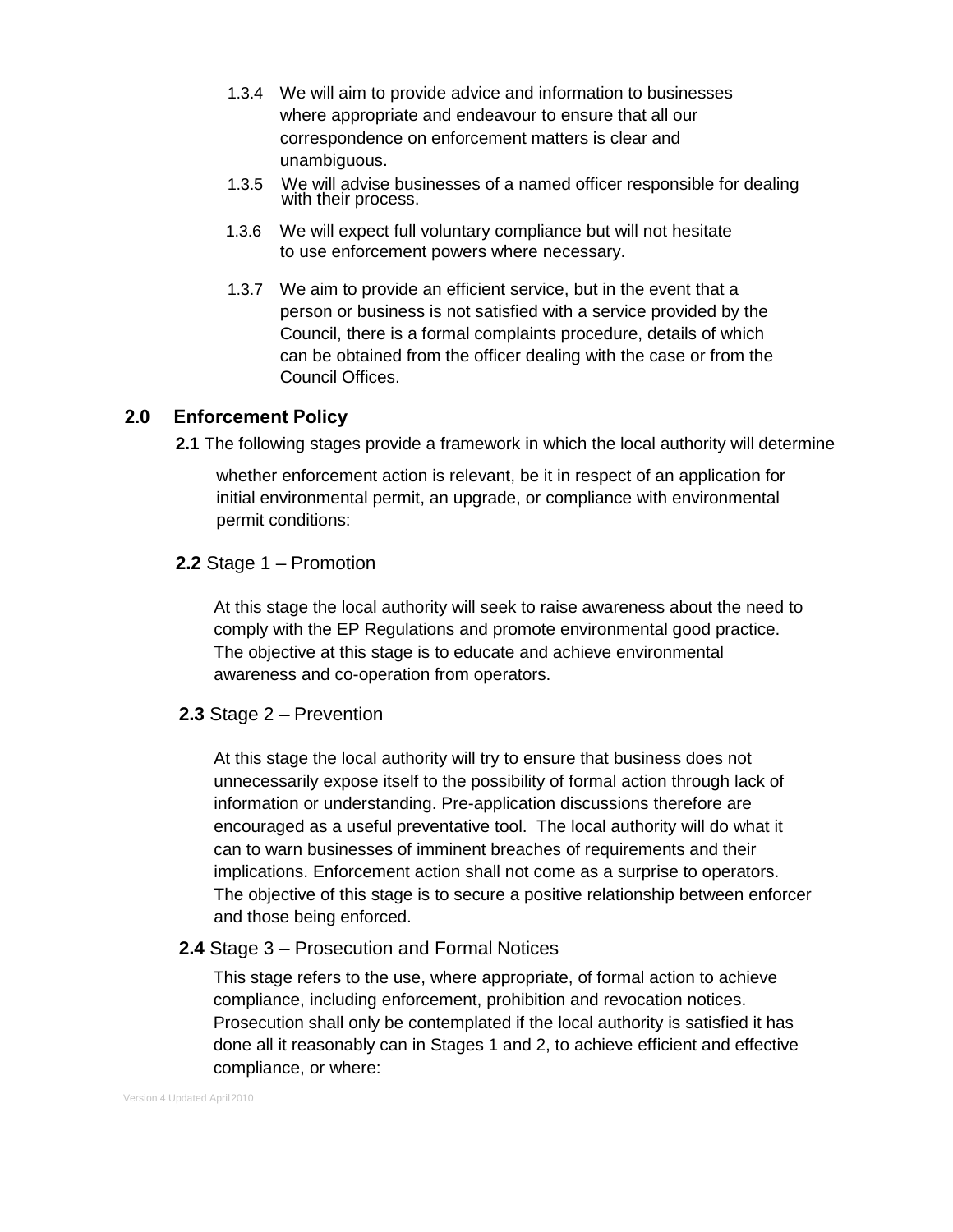- **-** there is a risk of serious pollution of the environment or harm to health;
- **-** there is a blatant disregard of responsibilities under Environmental Permitting legislation; or
- **-** the offence is of such gravity that other forms of action are inappropriate.

## **3.0 Compliance with Conditions of Environmental Permit**

- **3.1** The extent to which the local authority will draw a balance between self-regulation and monitoring will depend on a risk assessment. The attitude and general record of the operator, and the system in place to ensure compliance, will influence the local authorities' decision in each case.
- **3.2** In keeping with its objectives outlined in Stage 2, the local authority will do what it can to ensure compliance by informal means. There may be circumstances however, in which the local authority will move directly to formal notices or prosecution and these are described more fully below.
- **3.3** In the event of non-compliance with environmental permit conditions or avariation notice, the local authority will normally issue a warning letter which will indicate simply and clearly the nature of the contravention and the steps needed to rectify it. Where possible, any works which are required should be agreed along with a timescale in which those works shall be carried out.
- **3.4** Where informative action of this kind fails to raise an appropriate response or where work does not progress satisfactorily within an agreed timescale, the local authority may consider the enforcement notice procedures laid out in Section 36 of the EP Regulations. Where a specific environmental permit condition has been contravened however, an enforcement notice which is subject to appeal, offers no further advantage.
- **3.5** Where the local authority is satisfied that there is an imminent risk of serious pollution of the environment, the local authority will serve a suspension notice under Section 37 of the EP Regulations.

## **4.0 Prosecution to Ensure Prevention**

- **4.1** In normal circumstances the local authority will regard prosecution as a mechanism to be used when all other mechanisms have failed. However, there will be occasions when it is more expedient to pursue a prosecution in the first instance. Likely circumstances are described in 2.4 above.
- **4.2** If the objectives of Stage 1 and 2 of the enforcement policy have beenachieved, namely;
	- **-** the local authority has secured co-operation from the operator;